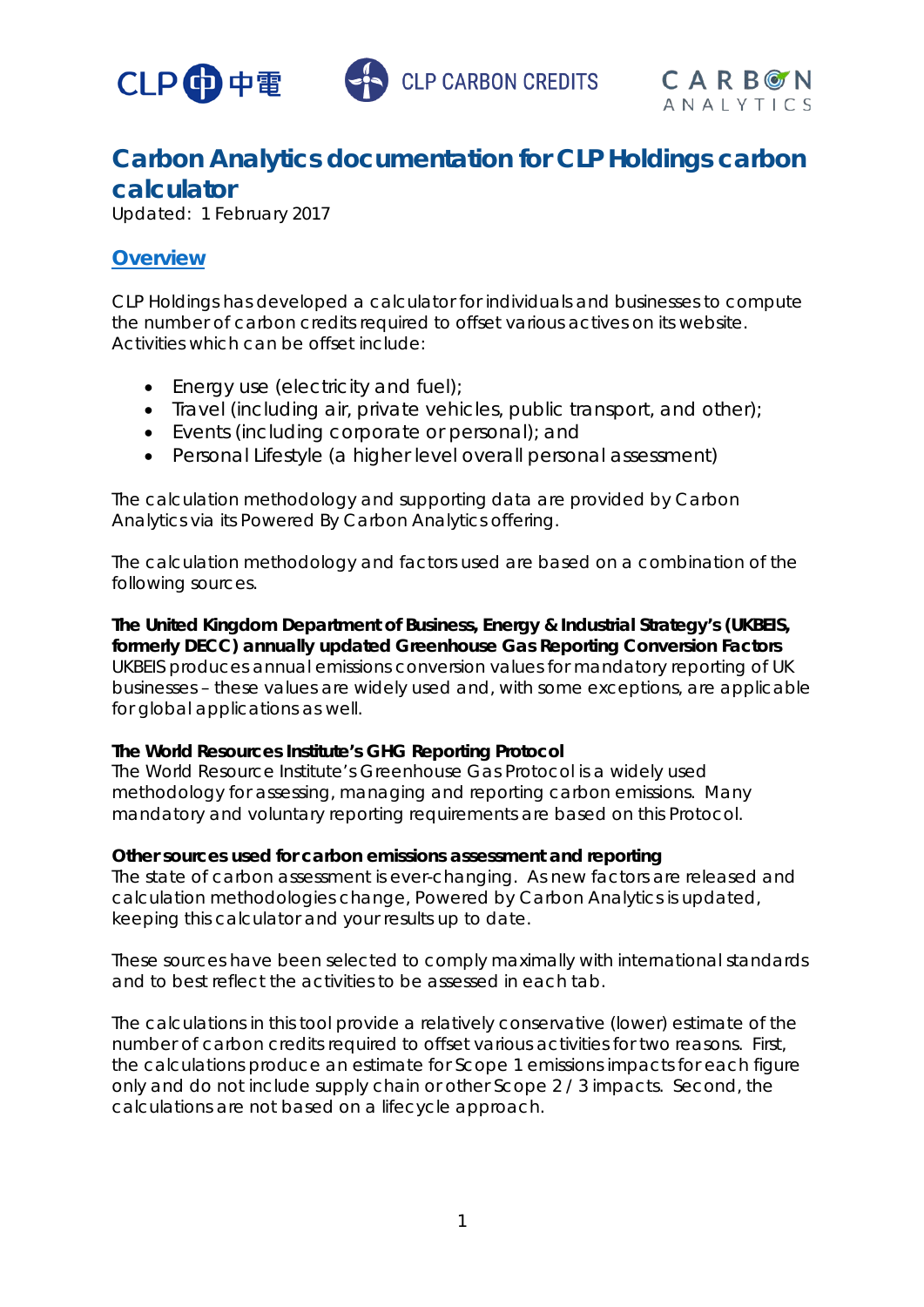





## **Rounding Assumption**

Although the calculations in this tool are relatively conservative, in order to simplify the purchase and checkout process, the calculator results indicate whole numbers of carbon credits only. Any fraction of a carbon credit resulting from this calculator is rounded up to the nearest whole number. For information on specific tabs, see below.

## **Methodology by Tab**

#### **Electricity Tab**

#### **Grid**

Emissions from electricity you receive from the grid depend on the blend of fuels used to power the grid you're connected to. We ask you for the country where you use the electricity and then apply UKBEIS or Carbon Analytics' electricity factors for countries around the world. We've included the emissions from fuels such as coal and oil as well as emissions which occur as a result of transporting the electricity to you via the applicable transmission and distribution networks. Grids with a higher contribution from renewable energy will have lower emissions per unit of electricity output.

Our factors are updated regularly as additional information about global power intensity from World Bank and others is released. The calculator may include multiple sources for one country.

#### **Distributed renewables**

The "Distributed renewables" option allows you to enter the amount of electricity consumed from sources not connected to the grid. "Distributed renewables" is defined as zero carbon emitting distributed renewables such as rooftop solar. If you consume electricity from an on-site generator powered by fossil fuels such as propane, you can offset these carbon emissions by entering the amount of fuel consumed in the Fuel Tab.

#### **Fuel Tab**

The Fuel tab is used to calculate the emissions primarily associated with onsite combustion for heating or backup power. We ask you to select the fuel and, if known, the appropriate units. The emissions are calculated using UKBEIS figures for fuel combustion via stationary sources.

If you select Biomass (wood) pellets as your fuel option, the calculator will compute the carbon emissions generated from the combustion of that fuel. If these emissions have already been offset – i.e. with equivalent biomass – simply do not enter any amount for this fuel type.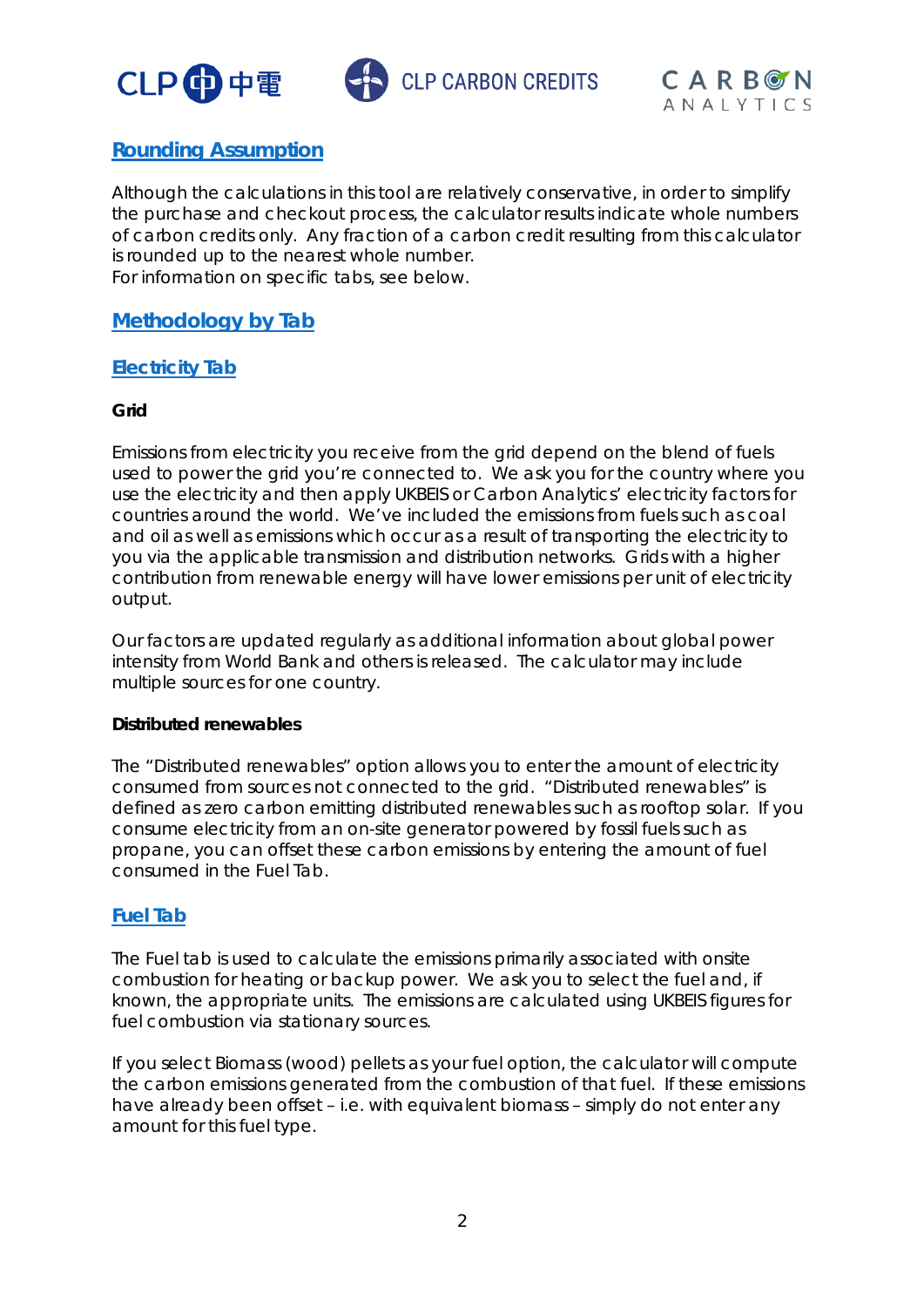





Where the amount of fuel is not known, you can simply enter your cost of fuel in the applicable currency and an estimate of your consumption will be made based on average natural gas prices. The price of fuel can vary for many reasons that the calculator will not capture so for the most accurate assessment, it's best to include the amount of fuel used in the appropriate units.

For more information on how the calculator manages currency conversion, refer to the "currencies" section at the end of this document.

#### **Flight Tab**

Flight emissions are calculated by first determining the great circle distance between the two airports for each sector of the flight that you input. The type of flight (short or long), the class travelled, and the Radiative Forcing Index (RFI) are also considered.

Since an airplane is least efficient during takeoff and landing, shorter flights have higher emissions per unit of distance than longer flights. The short haul factor is applied to flights with a distance between 0 and 3,700km. Anything above that distance incorporates the long haul factor.

Since a higher class ticket supports more of the flight's cost, the proportion of a flight's total carbon emissions is allocated accordingly based on an assumption about the cost differential.

UKBEIS does not publish a short haul emissions factor for premium economy or first class, so we apply the economy and business class factors, respectively.

RFI is a multiplier that takes account of the extra gases emitted to the atmosphere when you fly at altitude compared to burning fossil fuels at ground level. Scientists estimate the impact is between 1 and 4 times that of fuel consumption. It is considered best practice by UKBEIS to include a multiplier of 1.9 to take account of these impacts, which we use here.

## **Private Vehicle Tab**

Most of us do not keep records of how much fuel we have purchased and combusted over the year, so the easiest way to calculate emissions is based on the efficiency of your vehicle (which is measured in miles per gallon, litres per 100 km or grams of CO2 per km) and the distance that you drive. From these inputs we calculate the amount of fuel you've used and then apply UKBEIS emission factors for the fuel type selected.

Where fuel economy is not known, you may select the size of vehicle and we will use average figures for this vehicle type to estimate vehicle emissions.

To calculate emissions from hybrids, which use technology to improve fuel efficiency, we take the same approach, namely multiplying the efficiency of a hybrid by the distance that you drive.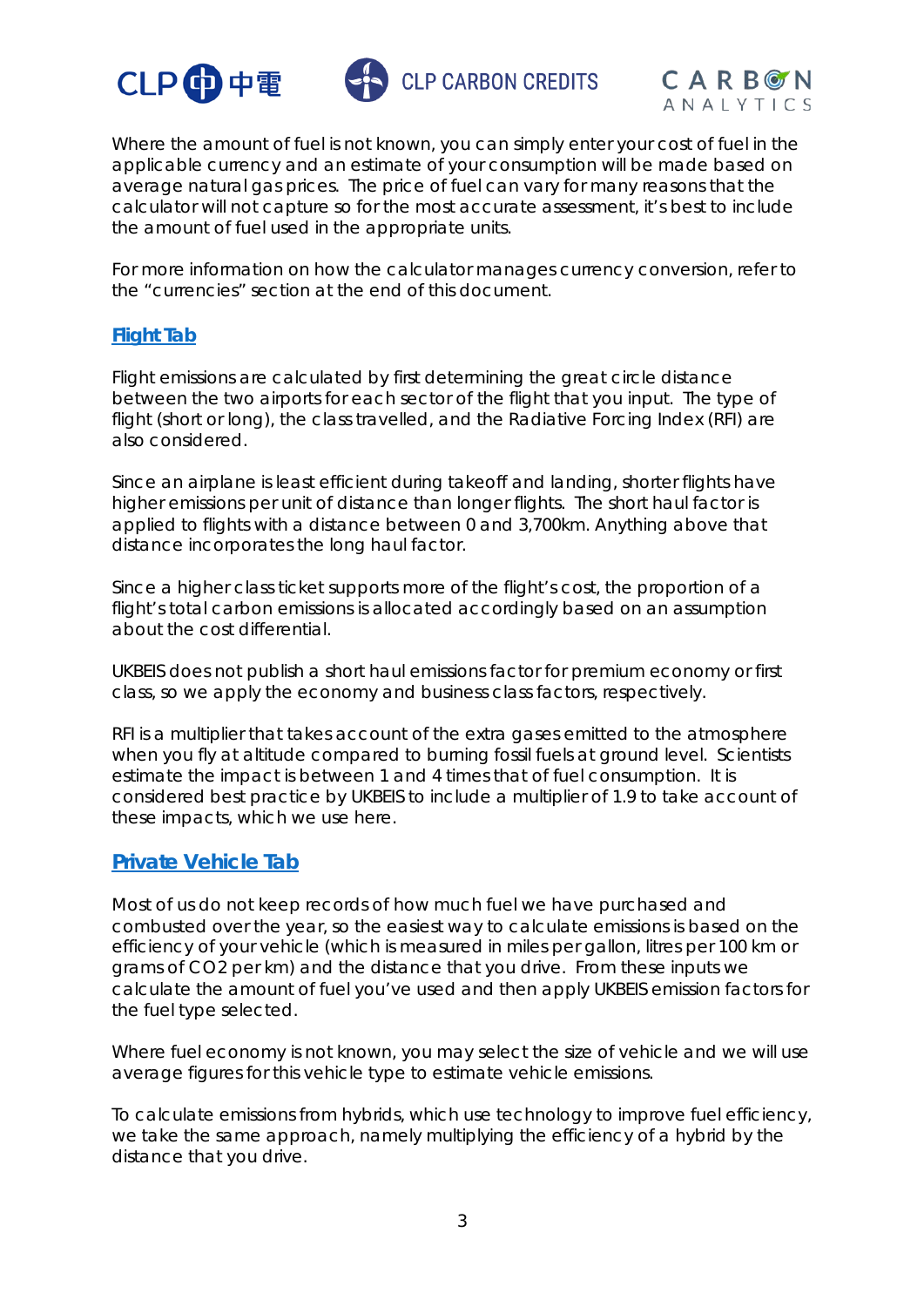





If you have a plug in hybrid, you'll also be using electricity each time you plug in. In order to accurately calculate the carbon footprint of an electric vehicle, you need to input electricity used for driving (kWh) into the energy tab on the calculator.

Information from the manufacturer should tell you how many kWh you're likely to use each time you charge the vehicle. Simply multiply the number of times you've charged the vehicle by the kWh used each time, and input that figure in the electricity tab.

Similarly, if you own an electric vehicle, simply include your vehicle's electricity consumption in the electricity tab. If you charge exclusively at home, this will already be included in your overall electricity bill.

All car calculations are based on a single passenger, assuming either the trip is for one person, or the car in fact only has one person in it. In cases where multiple passengers are sharing one vehicle and per user emissions are desired, simply divide the emissions by the number of people traveling.

## **Public Transport Tab**

This tab covers public transport. Select the type of travel, enter the distance and units and the calculator will assess the footprint based on the following factors:

**Bus** – Calculation is based on UKBEIS's per passenger km factor for Average Bus. **Train** – Calculation is based on UKBEIS's per passenger km factor for the UK's national rail system.

**Taxi** – Calculation is based on UKBEIS's per taxi km factor for a 'regular taxi'. The assumption made is if you hail a taxi, you take responsibility for all emissions generated by the taxi during that journey. Unlike other modes of public transport, the taxi calculation is not limited to emissions generated on an individual passenger basis.

**Ferry** – Calculation is based on UKBEIS's per passenger km factor for an average ferry.

**Motorcycle** – Calculation is based on UKBEIS's per passenger km factor for an average motorcycle.

## **Events Tab**

The Events tab enables a user to calculate the carbon emissions from a wide variety of major corporate or personal events such as annual dinners, corporate retreats, weddings, family reunions, etc. The calculator contains sub-sections for entering the main elements that determine an event's carbon emissions, namely Meals, Transport and Accommodation.

The events tab also requests that you tell us the location of your event, so we can apply the appropriate electricity emissions factor to your Accommodation details.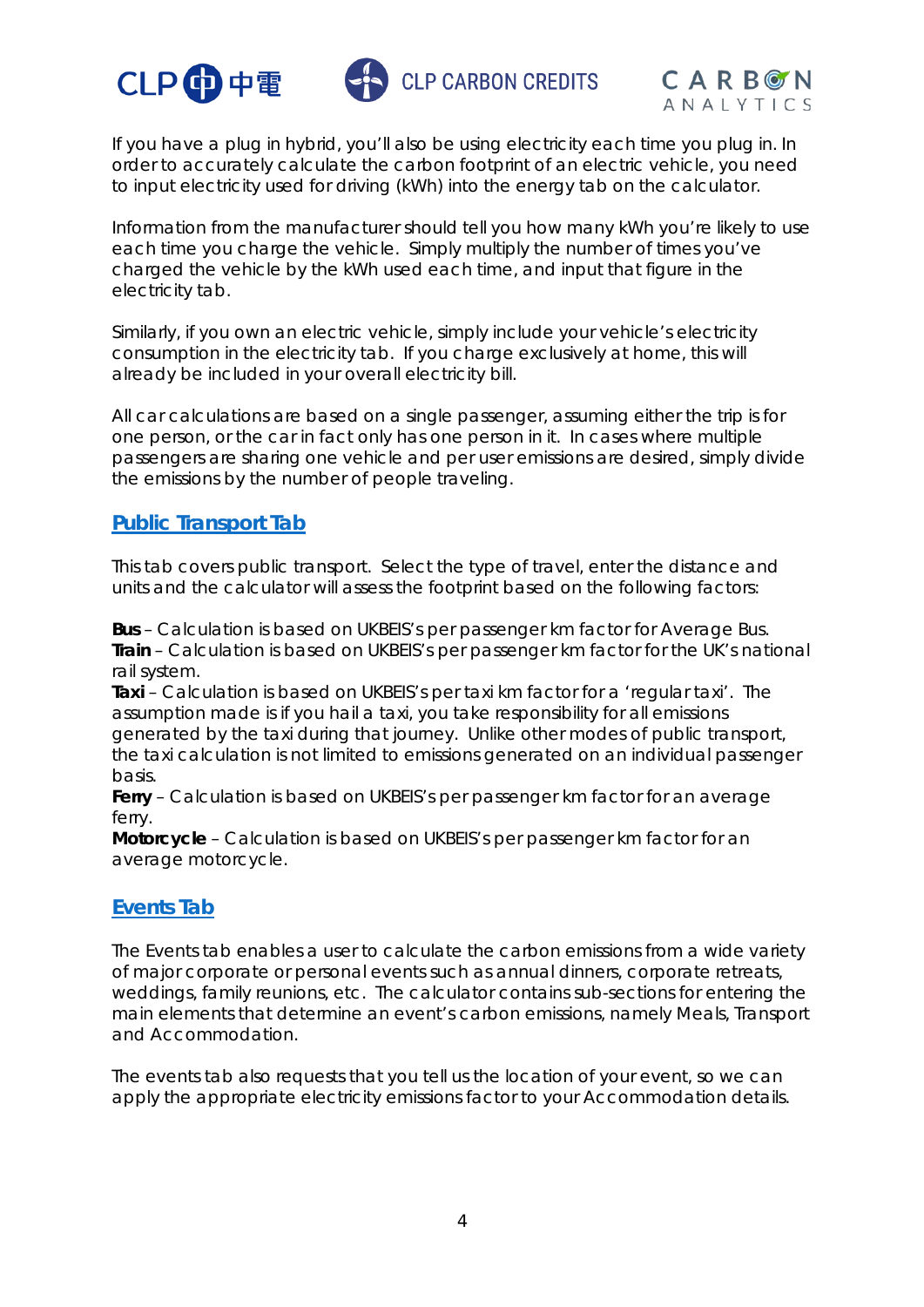





## **Travel to the event**

If you haven't organised travel for the event, in order to complete this tab you'll need to ask attendees how they got to the event. We recommend doing this on arrival (if you contact us at info@co2analytics.com, we would be happy to provide you with a simple sheet for guests to fill in on registration/arrival).

You can input people's travel details individually or as a group – for example, if you're in Hong Kong and 50 people travelled from greater Hong Kong by subway, you can assume each made an average 10 kilometre roundtrip on public transport and add this as one entry.

For flights, the emissions factor depends on the fare class (there are business class and economy class options) and the distance (short haul – up to 3,699km, or long haul – over 3,700km). After the distance is inputted, we then apply the appropriate UKBEIS factors. For more information on our flight calculations, please refer to the description under "Flight Tab".

#### **Accommodation**

We've used data which provides the average amount of electricity and gas (kWh) used per night for luxury and standard hotels. We've then used the natural gas factor and electricity factor based on the country where you're holding the event.

#### **Personal Tab**

The Personal Tab provides the option of doing a higher level assessment to estimate the carbon footprint of your overall lifestyle. In this tab you provide summary information about your home energy use, travel, transportation, diet and overall consumption of goods and services.

For several categories, we have provided the option to use standardized assumptions if the specific data we are requesting is unknown or unavailable. These tabs use global average statistics as inputs and then apply the carbon calculations used in the previous tabs.

The energy use, travel and transportation categories use the same factors and methodologies as the previous tabs. In addition, there are two more categories:

#### **Diet**

The consumption of meat has been associated with a higher total climate impact than a largely vegetarian diet. This field captures the distinction based on averages derived from an Oxford University study 'Dietary greenhouse gas emissions of meateaters, fish-eaters, vegetarians and vegans in the UK', 2013 by Peter Scarborough & Paul N. Appleby & Anja Mizdrak et al. http://link.springer.com/article/10.1007/s10584-014-1169-1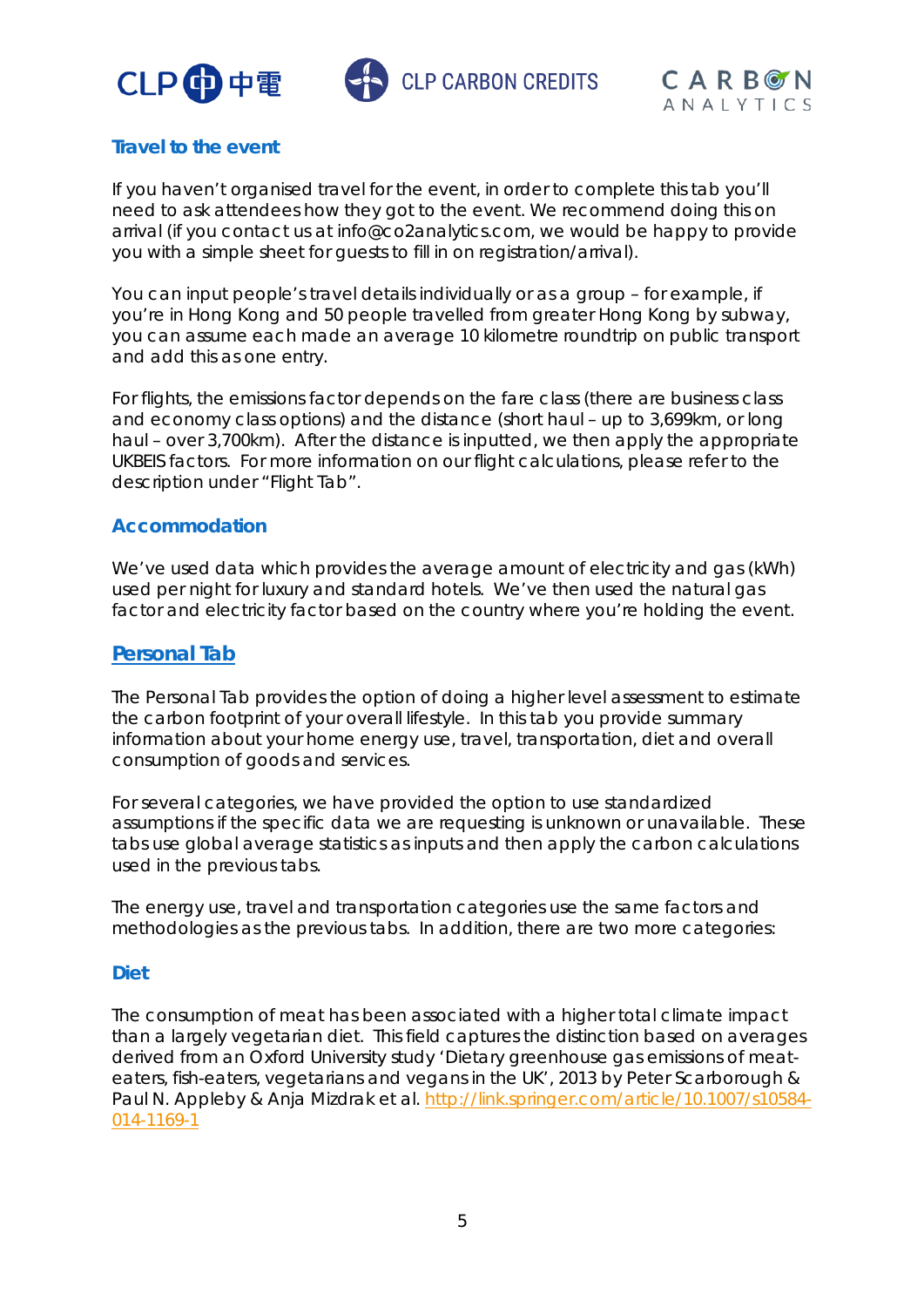





## **Consumption**

When you purchase a good or service, the money you spend activates the economy, supporting the movement and transformation of raw materials and energy from around the world into the places and products that you travel to or consume. We ask for your monthly spending amount so we can compare it against our input output models of the global economy and the spending habits of average individuals to estimate the activation and thus emissions your spending produces.

Where you make any inputs into the other categories in the Personal Lifestyle tab, the number of carbon credits generated from these inputs is automatically deducted from the total number of carbon credits generated from the consumption category to avoid double counting. The individual components from each category are then recombined into a total annual climate impact measurement, expressed in number of carbon credits.

However if you make any inputs into other tabs in the calculator (i.e. electricity, fuel, flight, etc.) the number of carbon credits generated from these inputs is NOT automatically deducted in the consumption section, so there would be double counting.

These figures are based on Carbon Analytics databases, more information can be found at: www.co2analytics.com

### **Currencies**

Carbon Analytics' systems are based on USD factors and prices. In all cases where currencies are entered, they are converted to USD using Fixer.io, a free, open-source foreign exchange rate and currency conversion JSON API published by the European Central Bank. It returns data that is updated daily.

## **TO LEARN MORE**

If you'd like to learn more about the equations and assumptions behind these calculations or are generally curious about carbon emissions, we'd love to hear from you: [info@co2analytics.com](mailto:info@co2analytics.com)

For more information about the underlying data, please see the UKBEIS Conversion Factors: [https://www.gov.uk/government/publications/greenhouse-gas-reporting](https://www.gov.uk/government/publications/greenhouse-gas-reporting-conversion-factors-2016)[conversion-factors-2016](https://www.gov.uk/government/publications/greenhouse-gas-reporting-conversion-factors-2016)